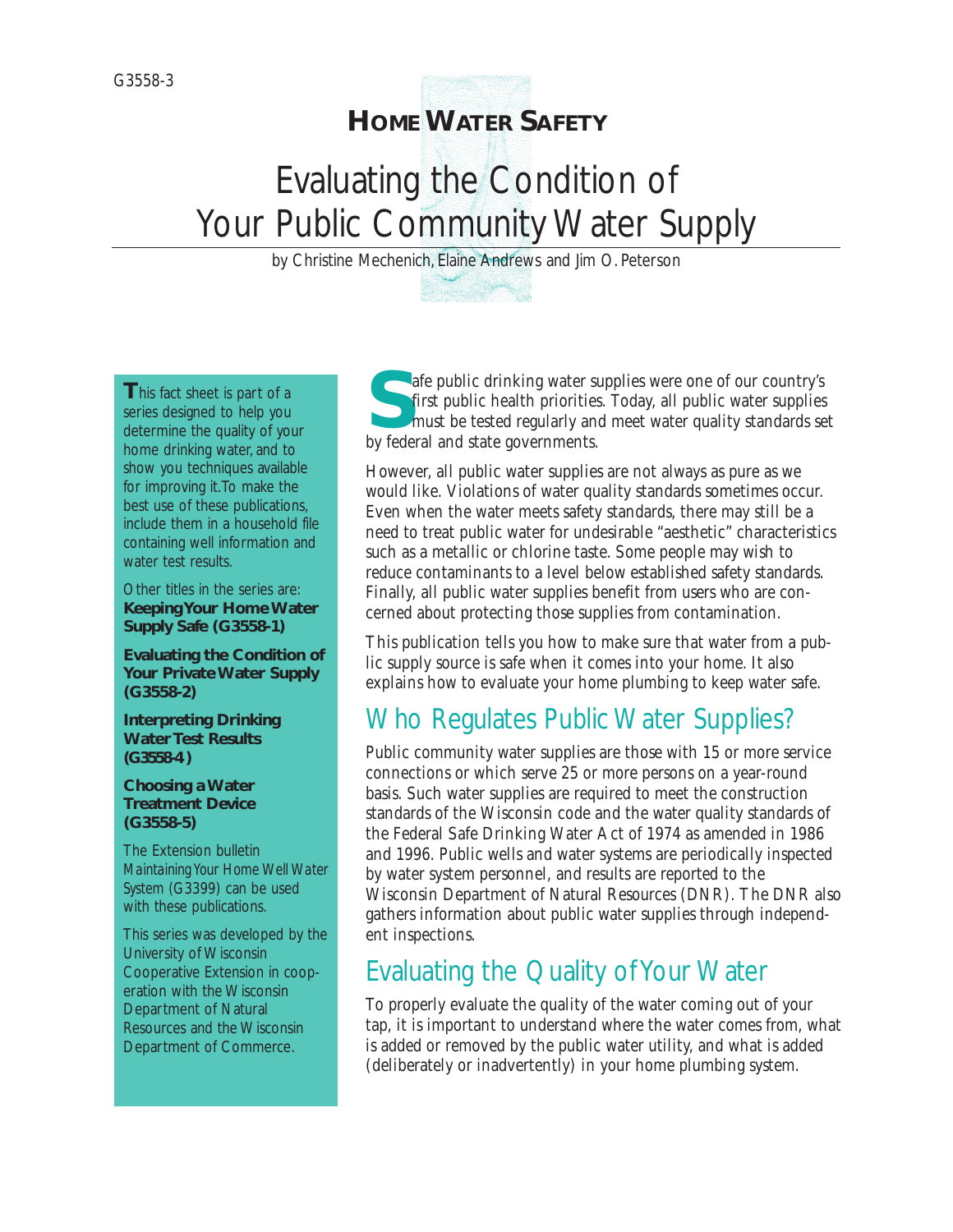# **HOW OFTEN ARE PUBLIC WATER SUPPLIES TESTED?**

**P**ublic water supplies are tested for compliance with the primary and secondary standards on a schedule determined by federal regulations. For example, water is tested for bacteria at least once a month. Nitrate is checked every year. VOCs such as gasoline and solvents are checked every three to six years, and radioactive elements such as radium are checked every four years.

#### **Where does the water come from?**

GROUNDWATER. Most public water systems in Wisconsin obtain water from wells sunk deep into the state's abundant groundwater aquifers. The water is typically free of harmful bacteria, low in suspended matter and free of undesirable taste and odors. Some well water requires no treatment.

However, groundwater is never simply hydrogen and oxygen atoms  $(H<sub>2</sub>O)$ . Water naturally contains elements of the rock and soil formations from which the water is drawn. In many areas, groundwater is "hard"; that is, high in calcium and magnesium because it is drawn from limestone rock formations. In other areas, the water contains higher than average concentrations of iron, manganese or sulfur compounds that can add objectionable tastes, colors or odors. Some natural elements, such as the radioactive elements radium and radon, present a potential health risk when present. Finally, contaminants from human activities are sometimes detected in groundwater. Nitrate and certain synthetic chemicals have been found in some public well water. However, because public wells are usually drilled to deep aquifers, they are less likely to be contaminated by human activities than private wells.

#### **COMMUNITIES MAY USE GROUNDWATER OR SURFACE WATER AS THEIR DRINKING WATER SOURCE.**

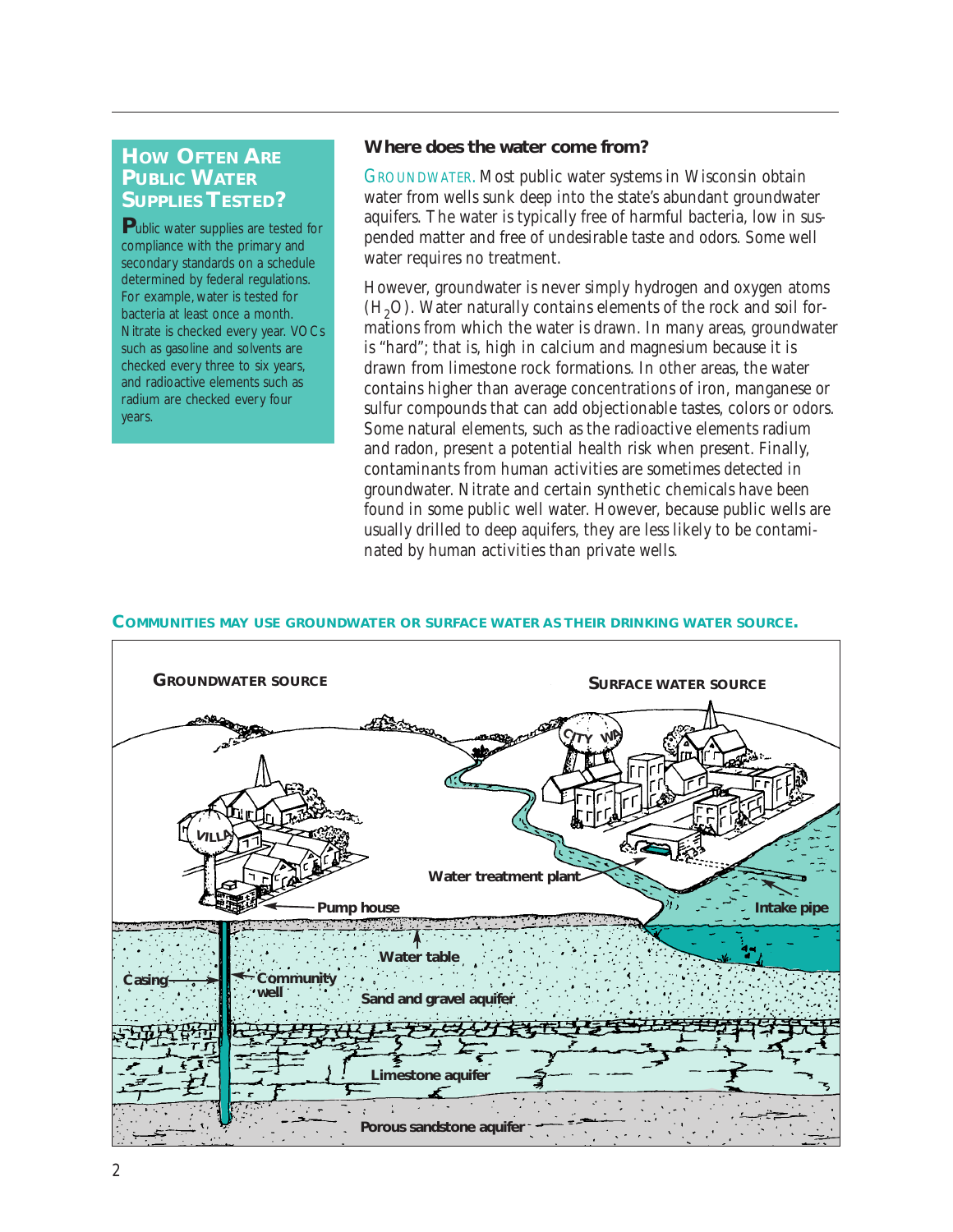SURFACE WATER. While most public water supplies in Wisconsin rely on groundwater, some cities along Lakes Michigan, Winnebago and Superior draw their water from the lakes. Surface water is less expensive to pump than groundwater, and is available in large quantities. However, surface water typically contains bacteria, algae, sediment and other suspended solids, and a variety of compounds (both naturally occurring and the result of human activities) that add unpleasant tastes and odors. Therefore, surface water often requires more treatment than groundwater.

| <b>SUPPLIES IN WISCONSIN</b><br>$\pm$ of systems $\pm$ 6 noonless right<br>$T_{M}$ |  |  |  |  |
|------------------------------------------------------------------------------------|--|--|--|--|
| <b>TABLE 1. TYPES OF PUBLIC COMMUNITY WATER</b>                                    |  |  |  |  |

| <b>Type</b>   | # of systems | # of people served |
|---------------|--------------|--------------------|
| Surface water |              | 1.5 million        |
| Groundwater   | 560          | 2.5 million        |

### **Public Drinking Water Standards**

Scientists use toxicity studies performed on laboratory animals along with data from human exposure in the workplace to make recommendations about the acceptable levels of contaminants in drinking water. All public water supplies must meet standards established by the federal government and the State of Wisconsin. Primary standards provide limits for contaminants that might affect health, such as bacteria, nitrate, lead, copper, arsenic, pesticides, solvents, radioactive elements and others. Secondary standards provide limits for contaminants that cause aesthetic problems (undesirable odors, colors, tastes) and minor health effects. Public water supplies must meet the primary standards. Treatment for secondary standards, such as iron, varies from one community to another depending on community choice and resources. Currently, there are primary standards for 82 contaminants. Every five years, the U.S. Environmental Protection Agency chooses at least five new contaminants to consider whether standards are needed; the next set of standards will be released by February, 2005.

### **How is the Water Treated Before It Comes into My Home?**

Although the process for surface water usually involves more initial steps, surface water and groundwater are treated with many of the same methods and compounds. Possible steps in public water treatment include those listed in the sidebar.

### **TYPICAL STEPS IN SURFACE WATER TREATMENT**

**Coarse filtration**—removes large debris

**Micro-screen filtration** removes smaller suspended particles

**Initial chlorination**—kills microorganisms

**Coagulation and settling** removes metals and suspended solids

#### **Additional filtration**

**Final chlorination**—protects water from bacterial contamination as it travels through the network of pipes

**Fluoridation**—helps prevent tooth decay

## **TYPICAL STEPS IN GROUNDWATER TREATMENT**

**Chlorination**—protects water from bacterial contamination as it travels through the network of pipes

**Fluoridation**—helps prevent tooth decay

# **ADDITIONAL TREATMENT FOR SPECIFIC CONCERNS**

**Ion-exchange softening** removes hardness (groundwater) **Lime-soda ash**—removes hardness, iron and manganese (usually surface water)

**Aeration and filtration** removes iron and manganese (groundwater)

**Silicon or phosphorus**—minimizes scale formation on pipes, controls lead and copper leaching; also controls iron (in both groundwaer and surface water)

**Lime or soda ash**—reduces the water's acidity and prevents corrosion (groundwater)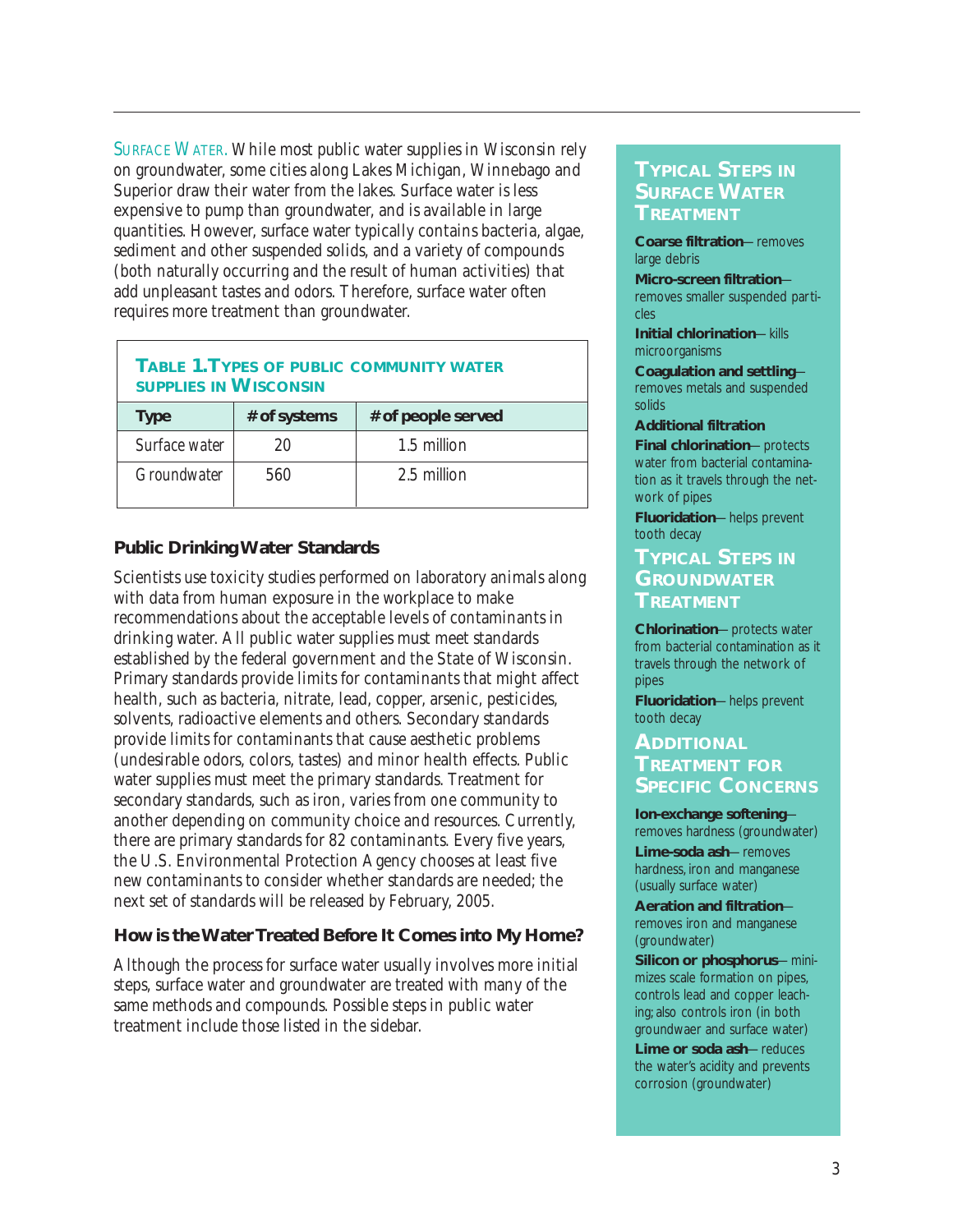# Benefits and Risks of Treatment

Obviously, water can be modified substantially by the water utility before it comes out of your tap. The U.S. Environmental Protection Agency has studied, and continues to assess, the possible health impacts of compounds added to public water supplies. There is general agreement that the health risk associated with many water treatment compounds is negligible compared to the benefits. Chlorine, however, has been the focus of intense scrutiny.

Chlorine reacts with organic matter in water to form chloroform and other chemicals known as trihalomethanes (THMs). Chlorine and its reaction products have been associated with an increased cancer risk in laboratory studies. However, public health officials have concluded that the risk from lifetime exposure to these compounds is outweighed by the health benefits—eliminating the known hazards of bacterial infections such as typhoid fever and dysentery. Public water supplies are required to routinely monitor the water to ensure that concentrations of chlorine and THMs do not exceed safety standards. THMs are generally of greater concern in surface water than in groundwater.

All the compounds found in or added to water can be removed in the home with certain specific water treatment devices. In this series, *Choosing a Water Treatment Device* (G3558-5) describes various treatment devices and their effectiveness in removing various compounds from drinking water. Choose a device approved by the Wisconsin Department of Commerce for the specific contaminants about which you are concerned.

#### **What's added to the water in my home?**

When water from the public water utility enters your home plumbing system, other compounds are often added—sometimes deliberately, sometimes inadvertently. Many homeowners add or remove compounds for "aesthetic" reasons. For example, use of a water softener is a common method of modifying household water. Many Wisconsin residents use a softener to treat excessively hard water. Softeners reduce scaling problems in pipes and water heaters by substituting sodium for the calcium and magnesium in the water. The increased sodium may not be desirable for people on a lowsodium diet. Other homeowners use a variety of treatment devices, such as a small carbon filter on the kitchen faucet, to remove undesirable tastes or odors from the family's drinking water. *When properly installed and maintained*, home water treatment devices can remove unwanted compounds and maintain safe water.

A more serious concern with changes in water quality is the inadvertent addition of lead, copper, cadmium and zinc—toxic metals that can be leached (dissolved) from pipes and fixtures. Lead was used in water main pipes, in pipes and fittings in homes until the 1930s, and in solder used to join copper pipes together until as recently as 1984.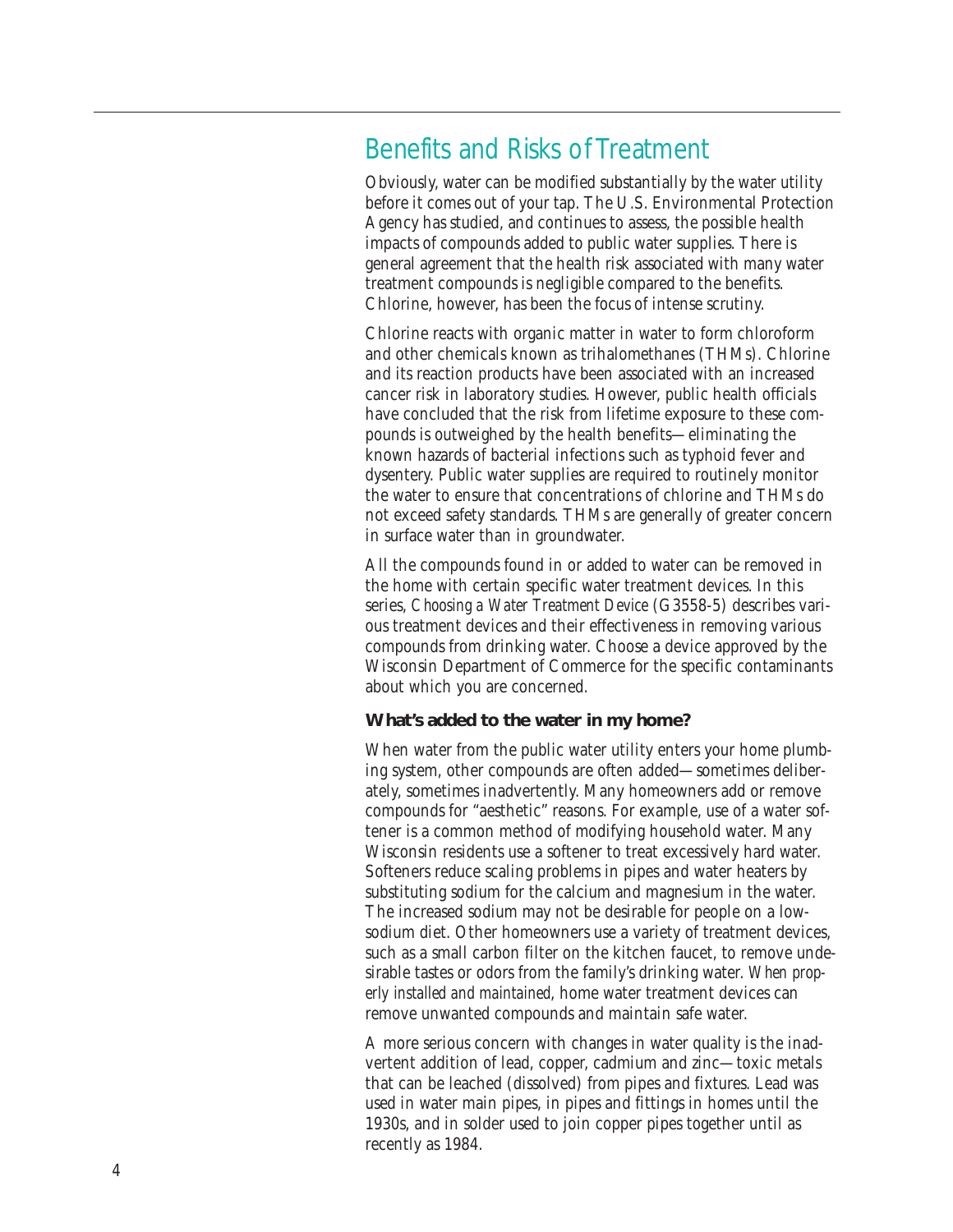Because lead, copper and the other metals are known to have serious health effects, all public water supplies in Wisconsin have been evaluated for the presence of lead and copper. Communities are required to determine lead levels in the source of the water (surface or groundwater) and whether distribution pipes are contributing lead. Communities must also test for lead contamination in homes. Contamination may result from lead leaching from lead pipes, lead solder joints or fittings, or copper leaching from copper pipes. Water systems are now required to treat water at the source to make it less corrosive and less likely to cause lead and copper leaching.

In Wisconsin communities where testing has been completed, no significant lead levels have been detected in *water sources*.

# Ensuring the Safety of Your Drinking Water

There are several positive steps everyone can take to ensure the safety of public water supplies. Here are the basics:

### **Review your latest Consumer Confidence Report (CCR).**

Beginning in October 1999, public community water supplies must provide an annual summary of the quality of the drinking water they supply to their customers. These reports must describe the water source, the types of treatment used, what contaminants have been found and at what levels, and the health implications. Recent water tests for your community are also available on the Department of Natural Resources (DNR) web site at

**http://www.dnr.state.wi.us/org/water/dwg/index.htm**, or from DNR regional offices. *Interpreting Drinking Water Test Results* (G3558-4) and some of the other publications listed later will help you understand the basic tests and the significance of the results.

### **Check water system maintenance.**

Maintenance of the public water system can also influence the quality of the water that comes into your home. Pipes need to be flushed periodically; equipment used for chlorination, fluoridation and other treatment needs to be kept in good working order. To learn about maintenance of your public water supply, contact the water supplier or the municipality. Ask about violations of water quality standards and management of breaks in water mains. (Breaks need to be minimized because they create opportunities for contaminants to enter the water distribution system.) You can also check with the nearest Department of Natural Resources office and ask whether the water supplier has been cited for violations.

### **Minimize lead and copper levels in your home.**

Find out from your water supplier whether corrosivity and lead testing have been completed. If problems were found, find out whether appropriate corrective measures (treating the water to reduce its corrosion potential) have been instituted.

# **CROSS CONNECTIONS AND YOUR HOME'S WATER**

**M**any plumbing system components are protected by air gaps. For example, an air gap between a toilet tank valve and the water level in the tank keeps the tank water from mixing back into the home's clean water lines. However, water supplies can sometimes be contaminated through cross connections, or "back-siphoning," which is an inappropriate connection between potable water and contaminated water. Examples of possible cross connections include a garden hose connected to a sprayer filled with pesticides or fertilizer, the drain line from a water softener stuck down into a floor drain, a laundry tub with a hose dangling down into the tub, or an illegal connection between a private well and a public water supply system. Problems occur when the water pressure in the home drops, which can happen if a water main breaks, a pumper draws water from a fire hydrant, or even if water is used elsewhere in the house.The resulting drop in water pressure can draw contaminated water back into the clean water supply.

You can eliminate these possible cross connections by installing vacuum breakers (anti-backflow devices) or air gaps. Anti-backflow devices are available in hardware stores, cost between \$5 and \$20 each, are easy to install and require no maintenance.These devices are required in new homes on outdoor faucets, laundry tubs and sprinkler systems.

If you have questions about possible cross connections in your home, contact local plumbing inspectors or contractors to inspect your home and suggest solutions.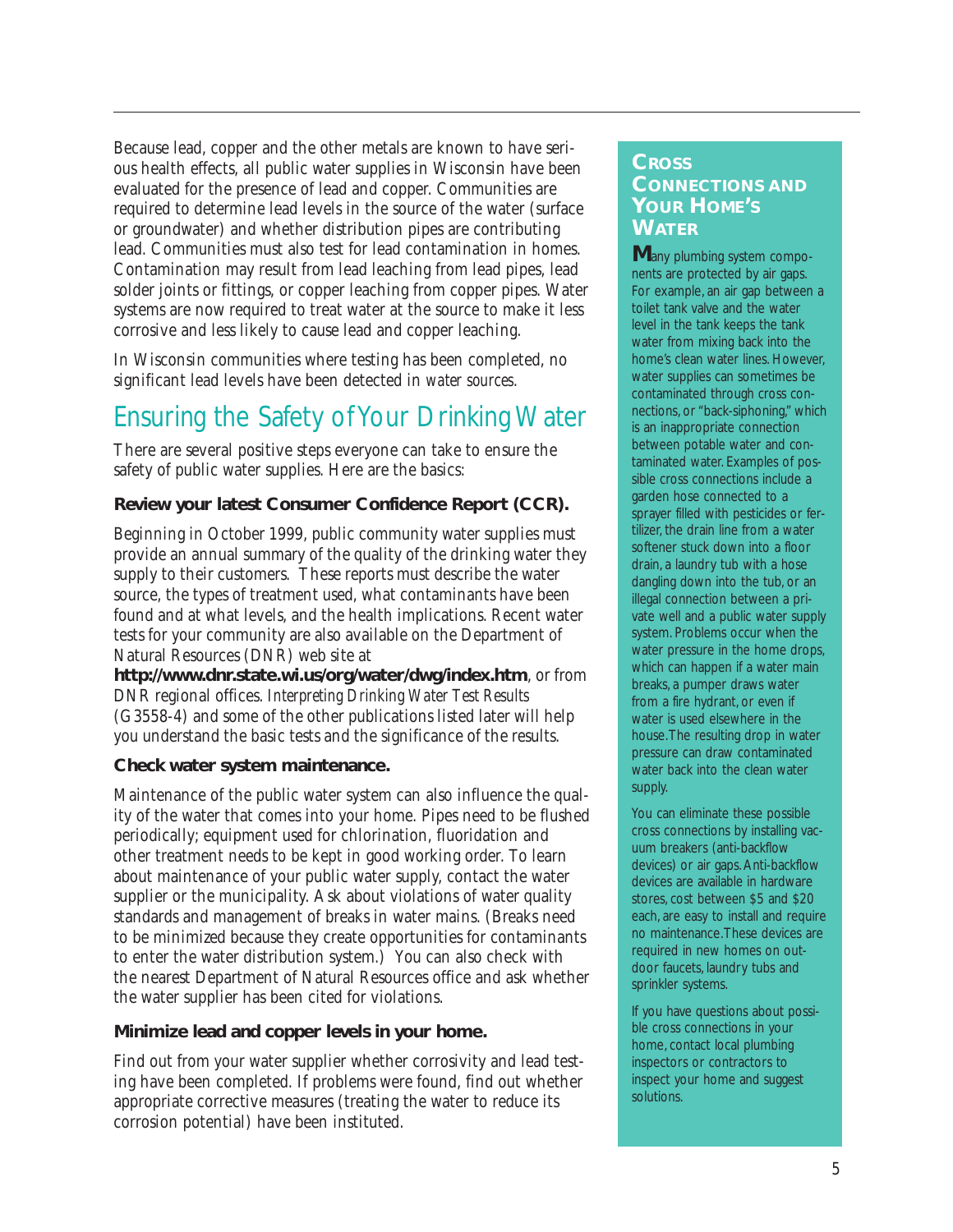### **SOURCE WATER ASSESSMENT PROGRAM (SWAP)**

The 1996 amendments to the Safe Drinking Water Act require each state to prepare a Source Water Assessment Plan. Source Water Assessment will:

1) identify the land areas which provide water for each public water system in the state;

2) inventory significant potential sources of contamination within those areas;

3) determine how vulnerable each system is to contamination;

4) make the results of the assessments available to the public.

# **WELLHEAD PROTECTION**

**If** your community gets water from wells, that groundwater comes from rain or snow that percolates into the ground.The land area that contributes water to the well is called its recharge area.Within the recharge area, not only rain and snow, but also pollutants that seep into the ground, can enter the well. Wellhead protection is a way to manage the land around the well so the water supply stays clean. A community can identify the land area it wants to protect around its well, identify potential contamination sources, and manage the area to protect its water supply from pollution.

To provide further assurance that your home water supply is safe, take the following steps:

- Determine when your residence was built and when water service pipes were installed to see whether lead may have been used in the water system. Use of lead pipes and fittings was discontinued in the 1930s. Lead solder was used until late 1984. **1**
- If you have lead pipes or fittings, or copper pipes with lead solder, have your water tested for lead at a certified lab. Determine whether your lead level exceeds the current limit of 15 parts per billion (ppb). **2**
- If you have copper pipes, consider also testing for copper. Copper **3** exceeding the drinking water standard can cause gastrointestinal problems, especially in children. Cadmium and zinc are other metals that may be present at unsafe levels. Copper concentrations should be less than 1.3 ppm (parts per million), cadmium should be less than 10 ppb (parts per billion) and zinc less than 5 ppm.
- Try to reduce the levels of lead and other toxic metals through a simple water pipe flushing procedure. When first drawing water in the morning or after a work day, flush the pipes by running the cold water for 2-3 minutes, or until the water gets as cold as possible. In large buildings such as apartment complexes, such flushing may be ineffective. In these cases, installing a treatment device may be necessary. **4**

#### **Support community efforts to protect public water supplies by wise land use.**

Inappropriate activities (such as intensively applying chemicals in agricultural or residential areas) or accidents (a pesticide or fuel spill) can contaminate your public water supply. If the water supply comes from groundwater, zoning or other planning to prevent local groundwater contamination (also called wellhead protection) may be important (see sidebar). If your public water supply is surface water, point-source pollution (such as factory discharges) is regulated by the Department of Natural Resources. However, local ordinances and voluntary actions are needed to prevent nonpoint source water pollution. Nonpoint source pollution occurs when rain and melting snow wash pollutants off farm fields, streets, parking lots, residential lawns and other large areas. The DNR funds local programs to help reduce nonpoint source pollution in many areas of the state. Contact your district DNR office or county Extension office for information.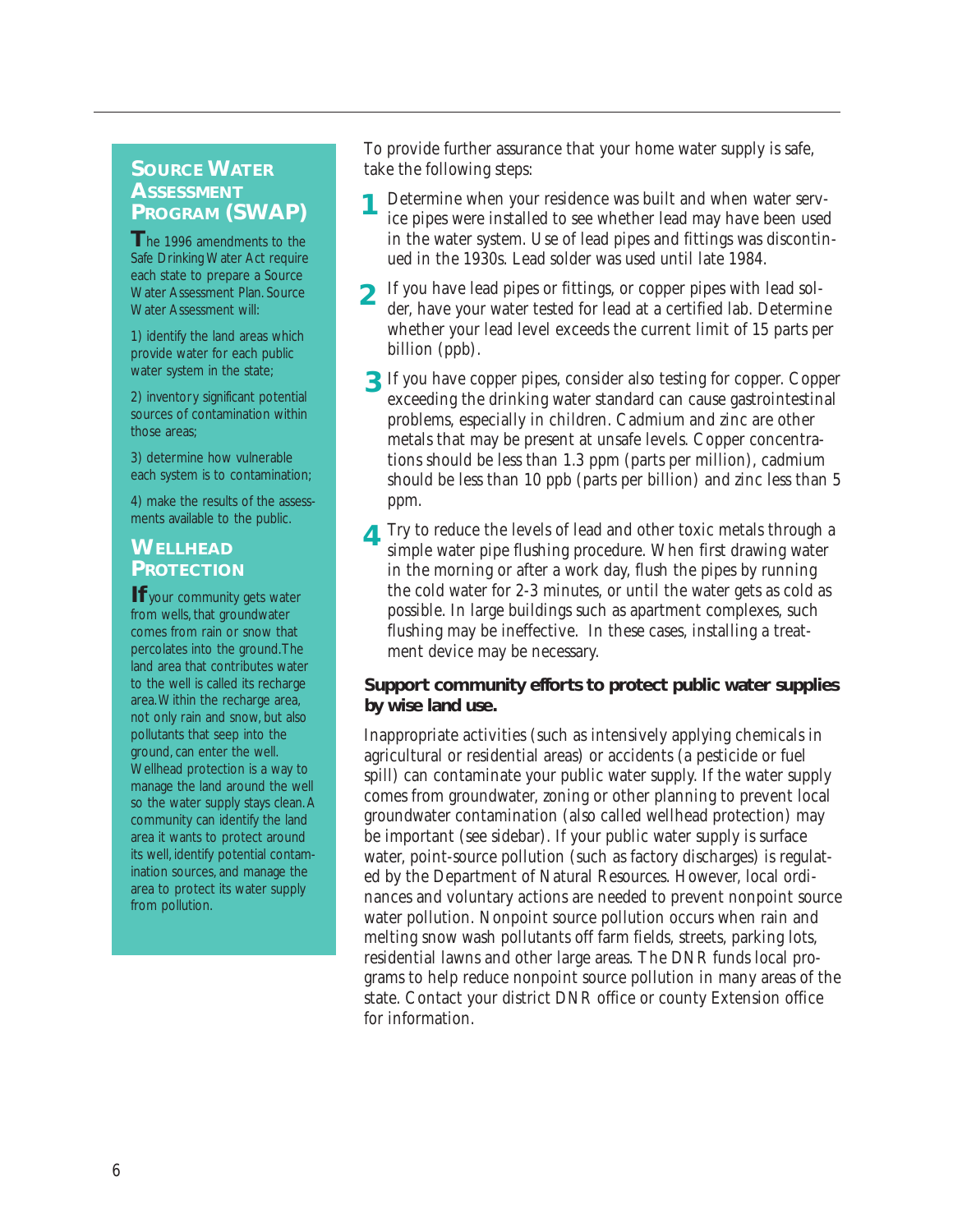#### **Protect water around your own home.**

Learn how to properly store and dispose of hazardous household materials. Minimize your use of materials such as pesticides and waste oil on the property around your home. Hazardous materials dumped or spilled on the ground (or even disposed of in landfills) can eventually find their way into groundwater. Any materials emptied into community storm sewers will flow untreated into nearby lakes or streams.

# Sources of Information

#### **Publications**

#### **University of Wisconsin-Extension**

*Disposing of Hazardous Wastes from the Home* (a series of four publications) by Elaine Andrews, 1989.

*Home and Garden Pesticides* (G3453)

*Paint and Other Home Improvement Products* (G3454)

*Solvents and Other Home Cleaning Products* (G3455)

*Waste Oil and Other Automotive Products* (G3456)

- *Improving Your Drinking Water Quality* by Byron H. Shaw and James O. Peterson, 1989. (G3378)
- Available from your county Extension office or from Extension Publications, Room 170, 630 W. Mifflin St., Madison, WI 53703, Call toll free: 1/887/WIS-PUBS (947-7827), or visit our website: **http://www.uwex.edu/ces/pubs/**

#### **DNR**

*Lead in Drinking Water*

*Copper in Drinking Water*

*Better Homes and Groundwater*

*Wellhead Protection: An Ounce of Prevention*

For these publications and a complete publications list, contact DNR, P.O. Box 7921, Madison, WI 53707, or DNR regional offices, or visit their web site: **http://www.dnr.state.wi.us/org/water/dwg/**